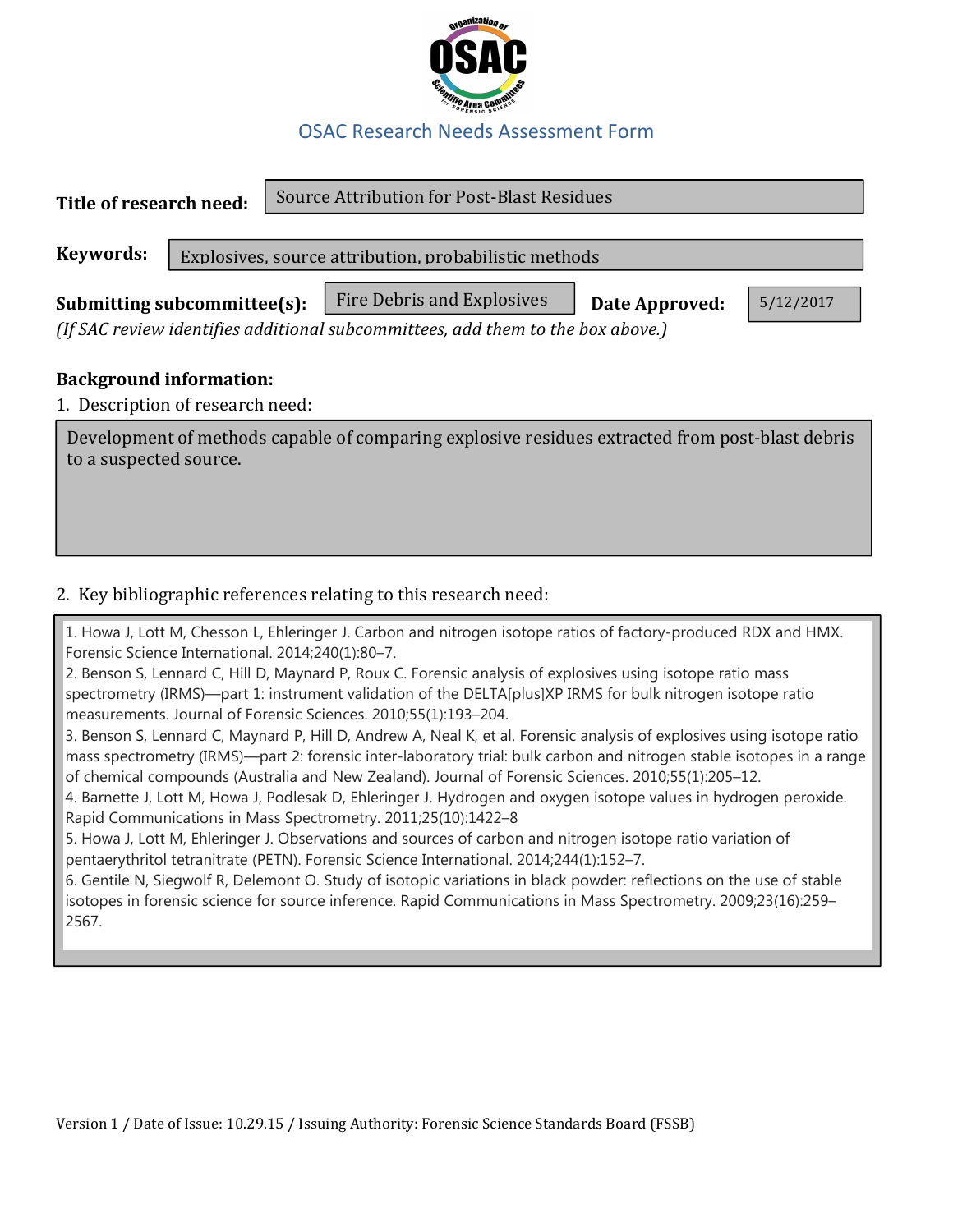3a. In what ways would the research results improve current laboratory capabilities?

Currently direct links and associations thereof between explosive residues extracted from post blast debris and a suspected source cannot be made.

3b. In what ways would the research results improve understanding of the scientific basis for the subcommittee(s)?

Current methods or a knowledge base do not exist. This would be novel research. Future studies could build upon initial results.

3c. In what ways would the research results improve services to the criminal justice system?

| Creation of direct links between criminal activity and suspect(s) would dramatically improve the<br>investigation of these events. |  |  |  |  |  |  |
|------------------------------------------------------------------------------------------------------------------------------------|--|--|--|--|--|--|
|                                                                                                                                    |  |  |  |  |  |  |
|                                                                                                                                    |  |  |  |  |  |  |

| 4. Status assessment (I, II, III, or IV): |                                                            | Major gap<br>in current<br>knowledge | <b>Minor</b> gap<br>in current<br>knowledge |
|-------------------------------------------|------------------------------------------------------------|--------------------------------------|---------------------------------------------|
|                                           | No or limited<br>current research<br>is being<br>conducted |                                      | Ш                                           |
|                                           | <b>Existing current</b><br>research is being<br>conducted  | Н                                    |                                             |

This research need has been identified by one or more subcommittees of OSAC and is being provided as an informational resource to the community.